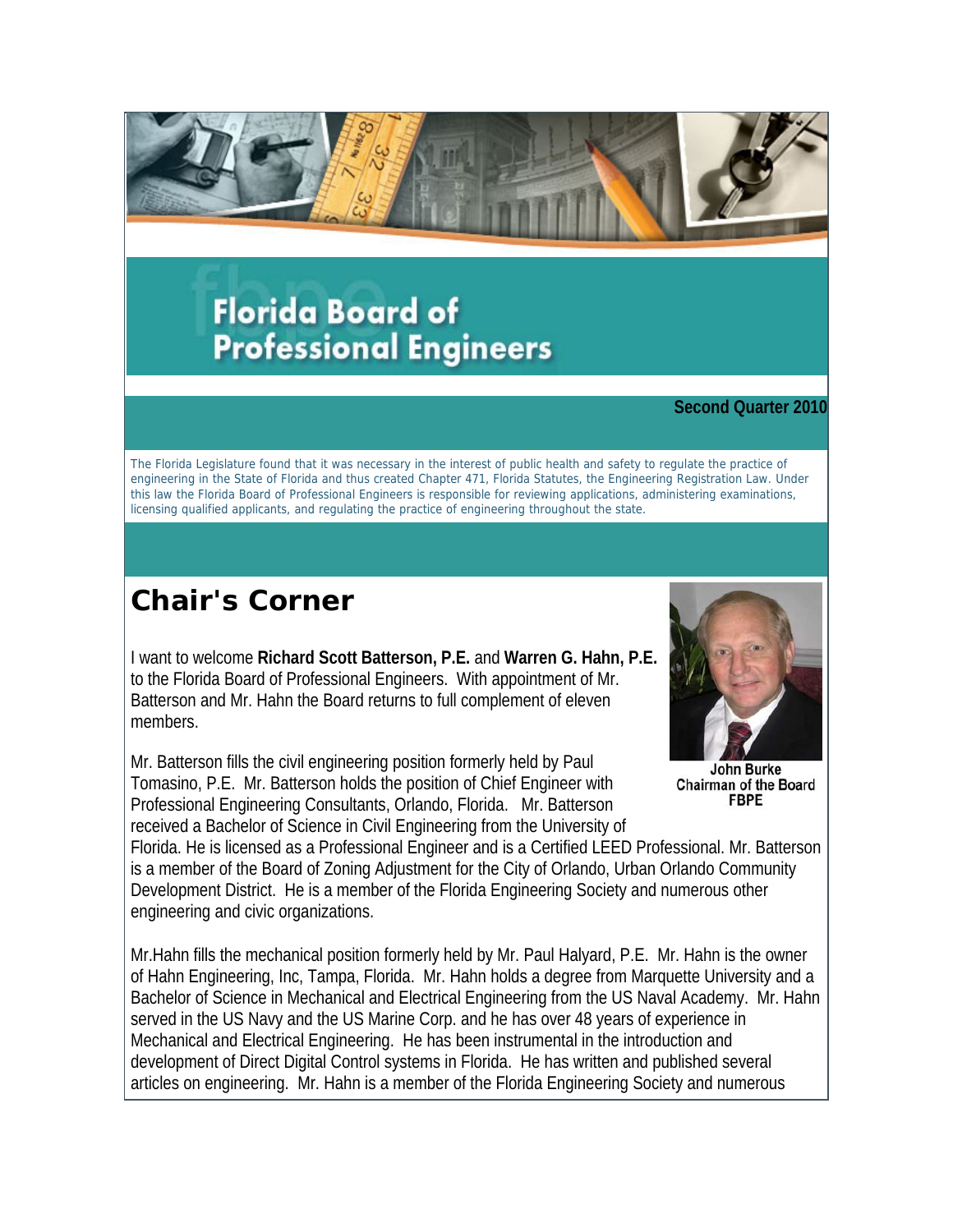other engineering and civic organizations.

Our Board schedules six meetings each year along with various committee meetings. Service to the Board and the profession requires commitment. Accepting the appointment as a member is evidence of their commitment to the State of Florida and to the profession.



### **Special Recognition**

Mr. Paul Halyard, P.E. recently completed his term on the Florida Board of Professional Engineers. On behalf of the Board and FEMC staff, I want to thank Mr. Halyard for his service to the Board and the profession through attendance and participation in many Board meetings and his service on the Probable Cause Panel, Application Committee. We wish him well in his future endeavors.



Carrie A. Flynn<br>Executive Director

### **NCEES revises the structural examination**

For specific details on the change visit NCEES.org. The change in examination format is effective with the April 2011 examination. This change affects future applicants for initial licensure by examination. When applying the applicant must determine their discipline of examination, they can choose the general civil or structural. Applicants selecting the discipline of structural engineering will have to complete a 16 hour structural examination focusing on vertical and lateral forces. Passing this examination may assist in application by endorsement in those states which require a special structural examination for licensure in their state.

If you are licensed in Florida and are interested in sitting for this examination once it is offered you may apply with the application for additional discipline. You will not receive an additional license card, however; your record will be updated with the information.

### **Complaints**

I would like to call your attention to the detailed article on the complaint process. This article provides useful information regarding the complaint process.

### **Public Record Requests**

Please be advised that pursuant to Chapter 119, Florida Statutes, FBPE must comply with all request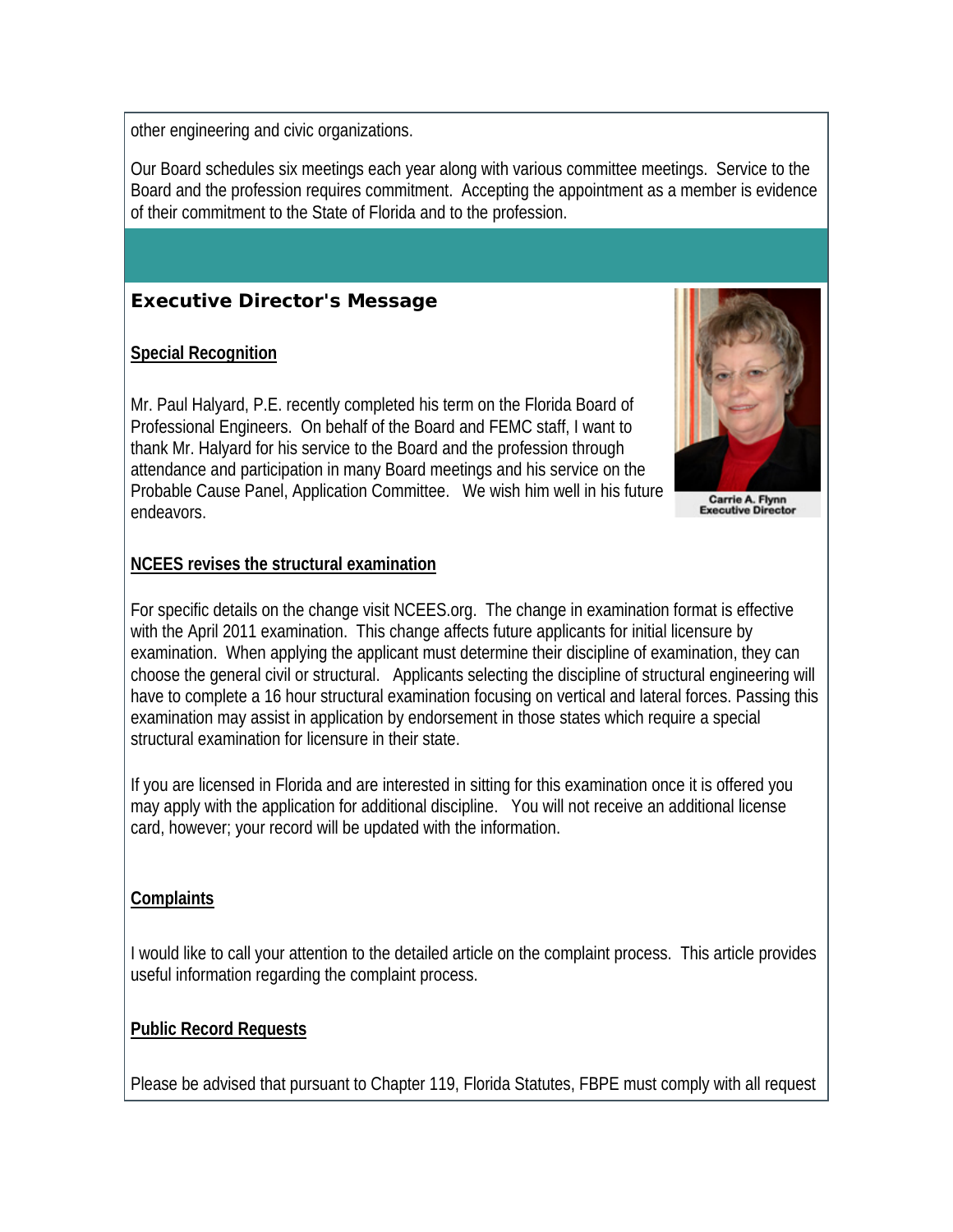for public records. Responses to these requests may include names, addresses, phone numbers and email addresses of engineers or engineering firms. By providing this information, FBPE in no way sanctions or endorses any particular individual or organization that may use the public record data in their business activities. Once the public record data is provided to a member of the public pursuant to a public record request neither FEMC or the FBPE may limit the use of such information.

### **UPDATE ON RENEWAL 2011‐2013**

Renewal for Florida Engineers and Engineering Businesses is rapidly approaching. **All current licenses and certificates will expire at midnight on February 28, 2011.**

REMINDER POSTCARD: Licensees will be mailed a reminder postcard on or about October 31, 2010 regarding renewal of license for 2011-2013 - see sample below.



**Please be sure to update your mailing address with the Board to ensure receipt of this vital renewal information.**

## **Two convenient ways to renew: By Mail and Online**

**ONLINE RENEWAL:** After November 12, 2010, you will be able to renew your license online at www.myfloridalicense.com. All continuing education credits will be reported by your provider, as self reporting is no longer available. Credit cards will be accepted with ONLINE renewals only. We encourage on-line renewal as it is the most expedient method of renewal. With online renewal you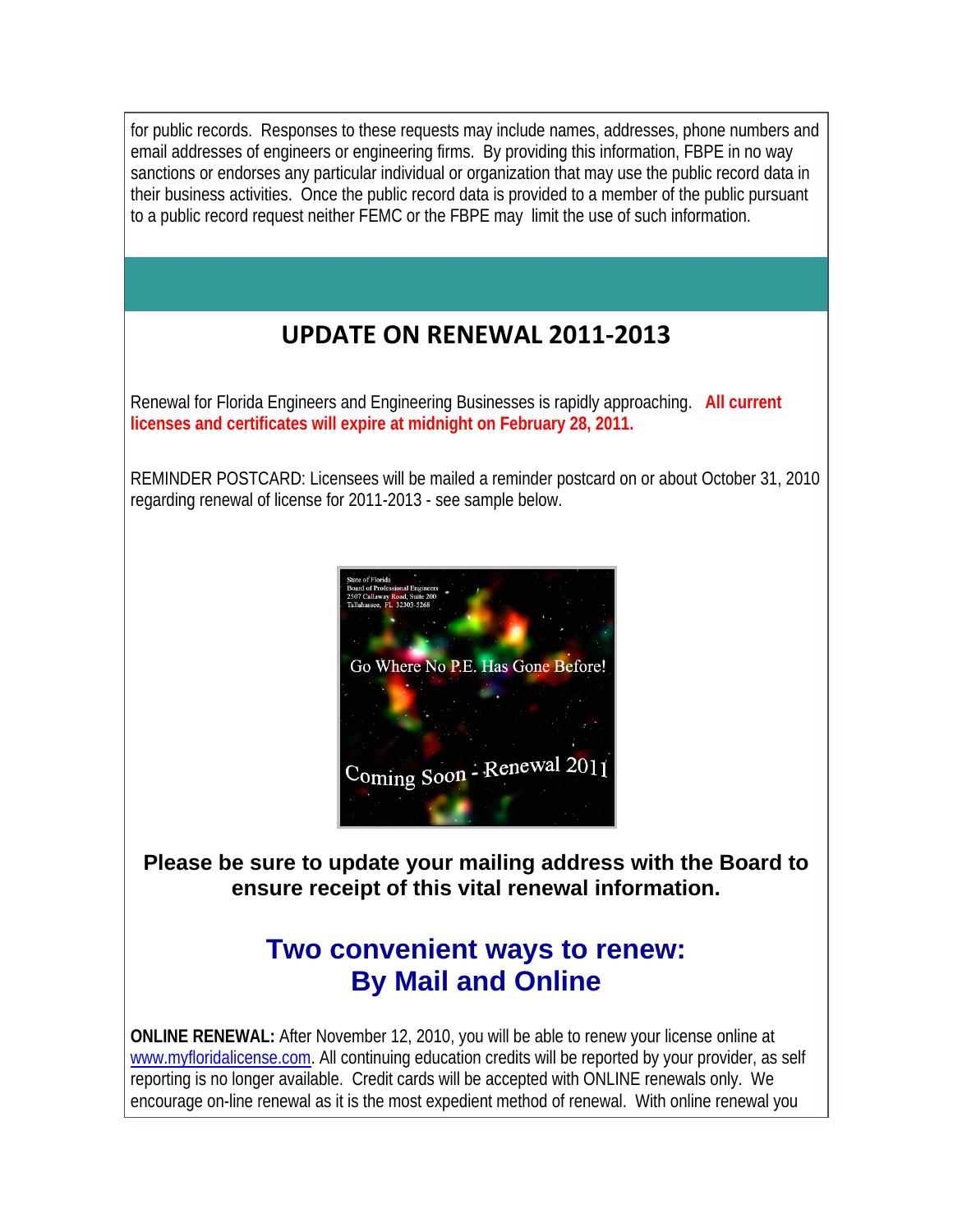pay your fee and receive confirmation of completion of the renewal in one process. ONLINE renewal is an option for active and delinquent licenses.

**PAPER RENEWAL:** You will not receive a renewal form by mail - only the reminder postcard. If you decide to renew by mail, you may visit our website at www.fbpe.org to download a renewal form or call the Board office at (850) 521-0500 to request a form be mailed to you. If you choose to renew by mail, please fill out your renewal form completely and return it to the Board office with the correct payment. Please send check or money order. No credit card payments will be accepted by mail. Incomplete forms or incorrect payments will not be processed and will be returned to you. If you mail in your renewal form, do not enclose Certificates of Completion or other documentation regarding your continuing education. You should retain this documentation in your own records for a minimum of two renewal cycles (four years).

**RENEWAL FEES:** For the 2011-2013, the renewal fees will be \$130 (\$125 or renewal and \$5.00 unlicensed activity fee) for PE licenses and \$130 (\$125 or renewal and \$5.00 unlicensed activity fee) for Certificates of Authorization.

**DELINQUENT FEES:** If you failed to renew during the last renewal period, your license is delinquent and you will be required pay the \$5.00 renewal fee and the \$100 delinquent fee and show proof of 8 hours of continuing education for the previous renewal period (2009-2011). In addition, you will be required to pay the fee for the current renewal period (2011-2013) of \$130, for a total of \$235 for both renewal periods, as well show proof of 8 hours of continuing education for the current period. The application for delinquent renewal is available from our website or you may renew on-line. If you fail to pay the delinquent fee and fail to renew for the 2009-2011 period, your license will become NULL and VOID at midnight on February 28, 2011. If your license enters null and void status, you will be required to re-apply for licensure in the State of Florida.

**CONTINUING EDUCATION:** Continuing Education is a requirement for renewal and hours must be obtained from Board-approved providers. You must evidence four (4) hours in Laws and Rules and four (4) hours in your area of practice. Professional Engineers cannot self report their continuing education hours. License holders should verify their license status and confirm entry of the required continuing education hours by the provider from which you completed the hours. You may view your continuing education by logging into your account and clicking on "View Continuing Ed." If you do not see your credits, please contact your course provider. If the course provider does not respond or they have problems with the process, advise them to contact our office.

**CERTIFICATES OF AUTHORIZATION:** If you are the qualifying engineer for a Certificate of Authorization, please be sure you renew immediately upon the opening of the renewal cycle. This will allow the renewal of the Certificates of Authorization by February 28, 2011. The Certificate of Authorization can only renew after the qualifying engineer has renewed their professional license. If the qualifying engineer fails to renew their license, their license becomes delinquent as well as the Certificate of Authorization.

**LAWS AND RULES CREDIT FOR BOARD MEETING ATTENDANCE:** As previously advised in past newsletters, this practice was discontinued as of December 2008. Engineers are no longer able to gain laws and rules credit for attendance of the second day of the Board meetings (disciplinary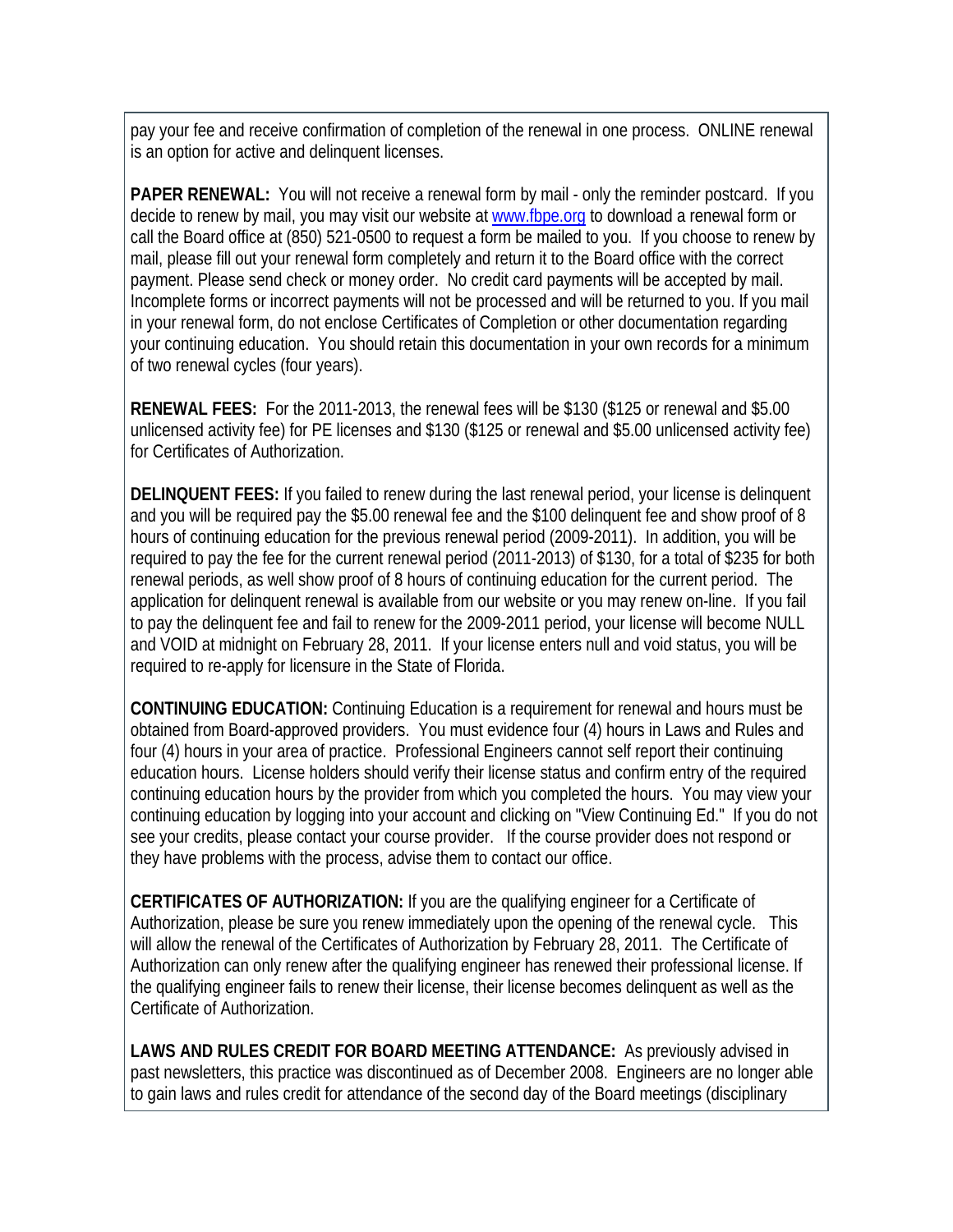portion).

If you encounter problems, please notify our office. In this process, please keep in mind the steps we must follow in resolving any problem with your account. Some problems can be resolved by our staff. Other problems require a process of contact with the Department of Business and Professional Regulation. If this is necessary the process may take additional time to resolve. Any reported problem will be evaluated to determine steps required to resolve.

FEMC staff primarily responding to licensees on continuing education issues is **Brian Lynch, Manager of Applications and Licensure** and **Nancy Wilkins, Licensure Analyst**.

# **Complaint Process**

Do you have a complaint regarding a particular engineer? Do you suspect a PE has committed negligence in engineering or not complied with the Board's Rules governing the practice of engineering? If so, please contact the Florida Board of Professional Engineers (FBPE) or the Florida Engineers Management Corporation (FEMC) at (850) 521-0500.

When you call the FBPE or FEMC, you will be requested to speak with one of our investigators. This is where the investigative process begins. The investigator will take down the specifics of your complaint as well as any and all information that you can provide. You will be provided with a Uniform Complaint Form which must be filled out and mailed back to the FBPE or FEMC along with any supporting documentation you may have. The information contained on this form will be analyzed, and, if determined to be legally sufficient to begin an investigation, will be assigned a case number. Generally speaking, a complaint is legally sufficient to justify the initiation of an investigation if it meets two tests. First, it must allege a violation of statutes or rules over which the FBPE has jurisdiction to act, and, second, it must set out sufficient specific verifiable facts underlying the allegations so as to allow FEMC, which acts on behalf of the FBPE, to determine that a violation of those statutes or rules may have occurred and that an investigation is warranted- supposition or surmise is not sufficient. If it is determined the complaint is not legally sufficient, it will be dismissed at this point. If legal sufficiency is found, the complaint will be fully investigated.

At that time, in nearly all cases the subject of the investigation will be notified while, the investigator will contact and interview witnesses, and gather documentation. If the complaint stems from a technical issue involving the practice of engineering, such as a complaint that a PE practiced negligently, an independent PE consultant, with expertise in the field of engineering at issue, will likely be forwarded the file for review and a professional opinion will be received. The investigator will then summarize the results of the investigation in an Investigative Report that will be reviewed by the FBPE's prosecuting attorney. Then the Investigative Report with the prosecutor's recommendation will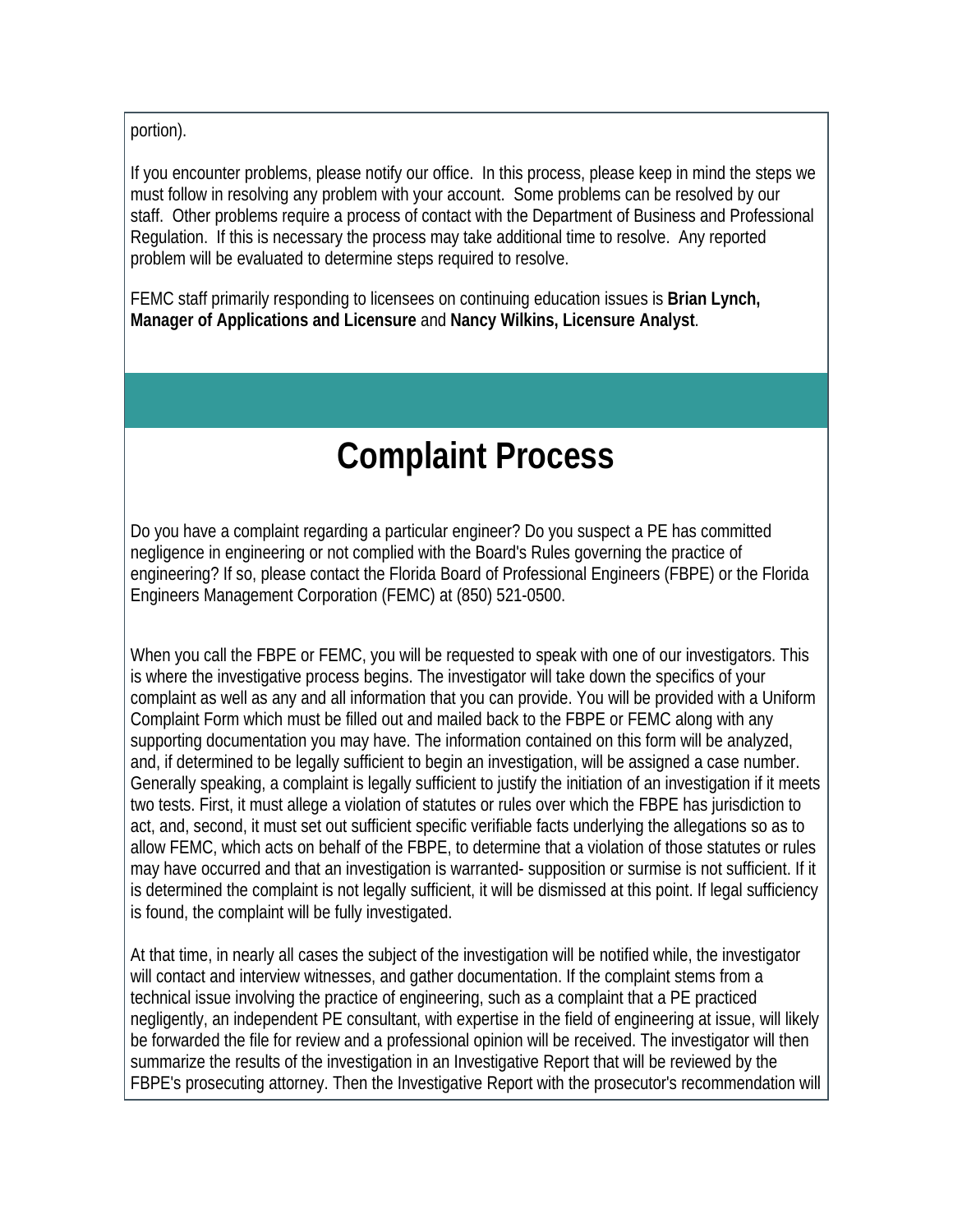be forwarded to the Probable Cause Panel of the FBPE.

The Probable Cause Panel consists of three members. At least two of these members must be sitting FBPE Board members and, at least two must be PEs. One of the members may be a former FBPE member and one may be a non-PE (consumer). Presently, the Panel is made up of three PE members, one of whom is a past Board member. The Panel will review the Investigative Report and supporting documentation, as well as the recommendation of the Board's prosecutor, and will determine whether there is "probable cause" to believe a violation of the Engineering Practice Act has occurred.

A finding of "no probable cause" means that the case will be dismissed. Cases can and will be dismissed for a variety of reasons. For example, the facts gathered during the investigation may be such that a finding of negligence cannot be sustained at all or cannot be proven by clear and convincing evidence-the evidentiary standard which the FBPE must meet to discipline a PE's license. Sometimes, crucial witnesses are unable to be located or documentation necessary for the successful prosecution of the case may have been destroyed. Other times, the independent PE consultant retained by FEMC may opine that the subject PE's conduct, while not perfect, met adequate engineering standards. Occasionally, even if a violation exists it is of such a minimal nature that a letter of guidance, which is not considered discipline, adequately resolves the matter. In these cases the prosecutor may recommend that the Panel dismiss a case entirely or dismiss a case with the issuance of a letter of guidance. The Panel may also make this decision independently. In all events, however, it is the Panel that ultimately determines to close a case or to charge a PE.

If the Panel finds probable cause to believe a violation has occurred, a formal Administrative Complaint will be filed against the subject of the investigation. This complaint will contain an adequate statement setting out the relevant facts discovered during the investigation as well as the rules and statutes the engineer is charged with violating. At this point, the subject of the complaint must determine how to proceed.

Chapter 120, Florida Statutes, and Chapter 28-5, Florida Administrative Code, outline the procedures to be followed once a formal complaint has been filed. There are two types of hearings available to the person charged - those involving disputed issues of fact and those not involving disputed issues of fact. If the facts contained in the Administrative Complaint are not disputed, the subject will appear before the FBPE at which time the Board will determine an appropriate disciplinary penalty. An "Informal Hearing" is a proceeding before the Board in which the facts in the Administrative Complaint which decide guilt or innocence are not in dispute and the parties simply argue the law, i. e., whether those facts constitute a violation, and what penalty, if any, should be imposed. Most importantly, in an "Informal Hearing" neither the PE nor the prosecutor get to present new facts or to dispute the agreed upon facts upon which the Board will reach its decision.

If the PE charged disputes the facts contained in the Administrative Complaint, the PE may elect a formal hearing before the Division of Administrative Hearings (DOAH). DOAH will appoint an Administrative Law Judge to preside over a hearing that is held at a location chosen by the subject or, more likely, via a videoconference in Tallahassee and at the PE's place of choice. The Board's prosecutor and the subject will each present witness testimony and evidence with the Administrative Law Judge (ALJ) sitting as a fact finder. At the close of the hearing, the ALJ will prepare a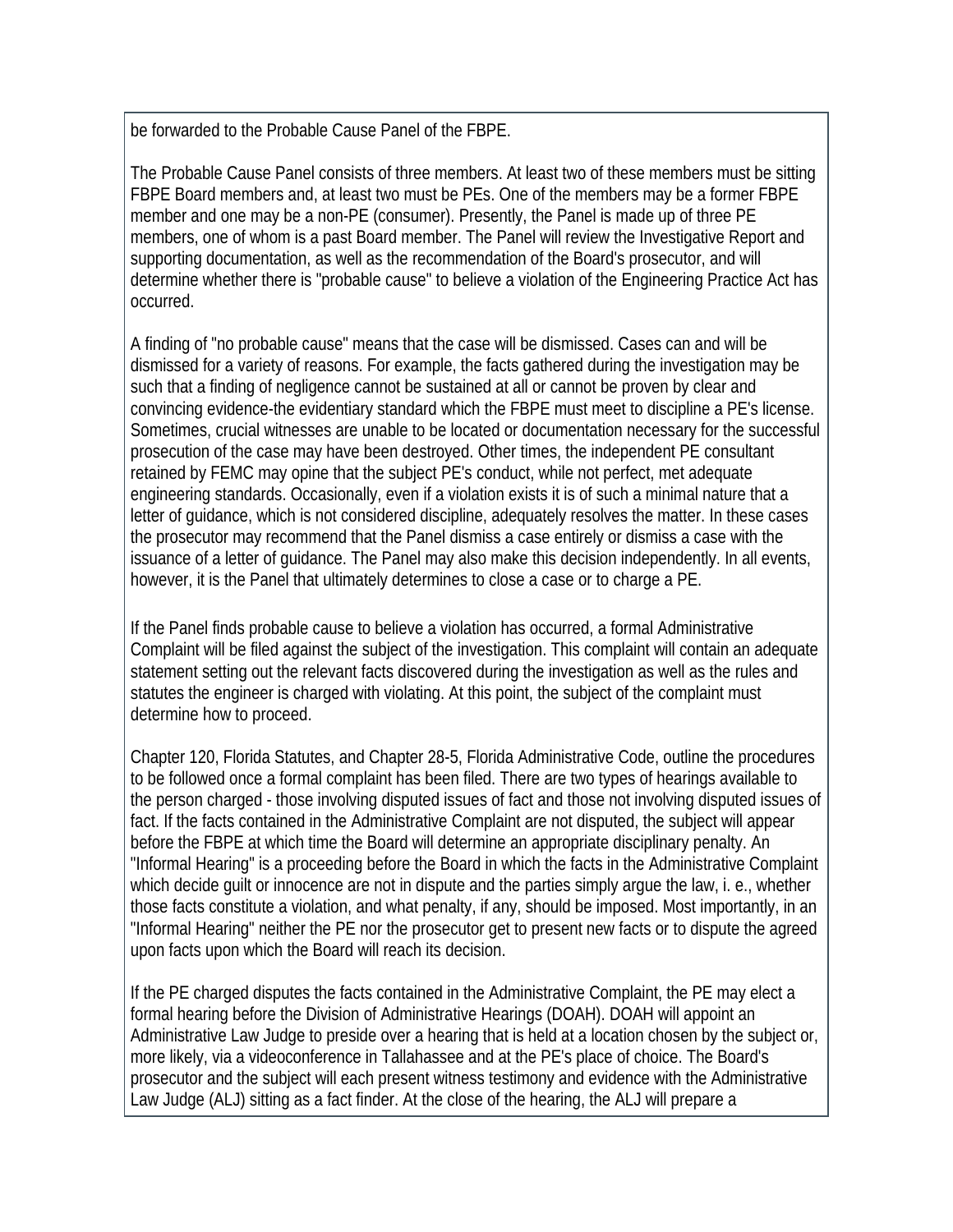Recommended Order which contains the judge's Findings of Fact, Conclusions of Law, and Penalty Recommendation, if that is applicable. The Recommended Order is a recommendation only; the Board has final action authority. However, in almost all cases the law strictly limits the FBPE's authority to amend or reject the ALJ's factual findings, legal conclusions, and recommendation. This recommendation will be presented to the Board at a regularly scheduled meeting for consideration at which time the Board will determine what, if any, discipline should be taken. The Board has adopted Disciplinary Guidelines in its Rules (Rule 61G15-19.004) which act as a fairly complete roadmap setting out the breadth of the Board's choices when imposing sanctions upon a PE's license.

Lastly, the PE may determine to enter into a Settlement Stipulation with the FEMC prosecutor to try to resolve the case. With each Administrative Complaint sent out such a Stipulation will be included in the packet. This Stipulation, in almost all cases, will reflect the penalty recommendation recommended by the Probable Cause Panel when it authorized the Complaint. The Panel makes such a recommendation to the FEMC prosecutor, which is not binding, but offers the Panel's assessment of what an adequate penalty would be if the charges are proven. The Board, when it ultimately acts, considers the Panel's recommendations but is not bound by them. Of course, the Stipulation sent out with the Administrative Complaint may be further modified as a result of negotiations with the FEMC prosecutor. If the PE and the prosecutor ultimately enter into a Stipulation, the agreement is presented to the Board which has the final say. The Board may accept the Stipulation, reject it completely, or offer a Counter Stipulation reflecting its terms for resolving the case. In any event, the PE, if a Stipulation is rejected, still retains the right to proceed to one of the two types of administrative hearings discussed above.

After such a hearing, the Board will enter a Final Order. Any PE who is disciplined by the Board after a hearing is entitled to judicial review and may file an appeal in the District Court of Appeal either in Tallahassee, where the Board maintains its headquarters, or where the PE resides. This appeal must be filed within thirty (30) days after the rendition of the order being appealed.

This has been just a brief summary of the disciplinary process. The quest for professionalism begins with and depends upon professionals exercising their responsibility to file a complaint if they have knowledge or reason to believe that any person or firm is guilty of violating any of the provisions of Chapter 471, Florida Statutes, or the rules of professional conduct.

## **Disciplinary Enforcement Activity**

### **Miguel E. Gomez, P.E. PE 52641**

Licensee was charged with one (1) count of misconduct in the practice of engineering, Section 471.033(l)(g), F.S., and Rule 61G15-19.001(6)(b), F.A.C. The Board approved a settlement stipulation imposing a \$1000.00 administrative fine; costs of \$200.00; reprimand, completion of a Board-approved course in Engineering Professionalism and Ethics; study guide; and appearance. Final order was issued on 03/09/2010.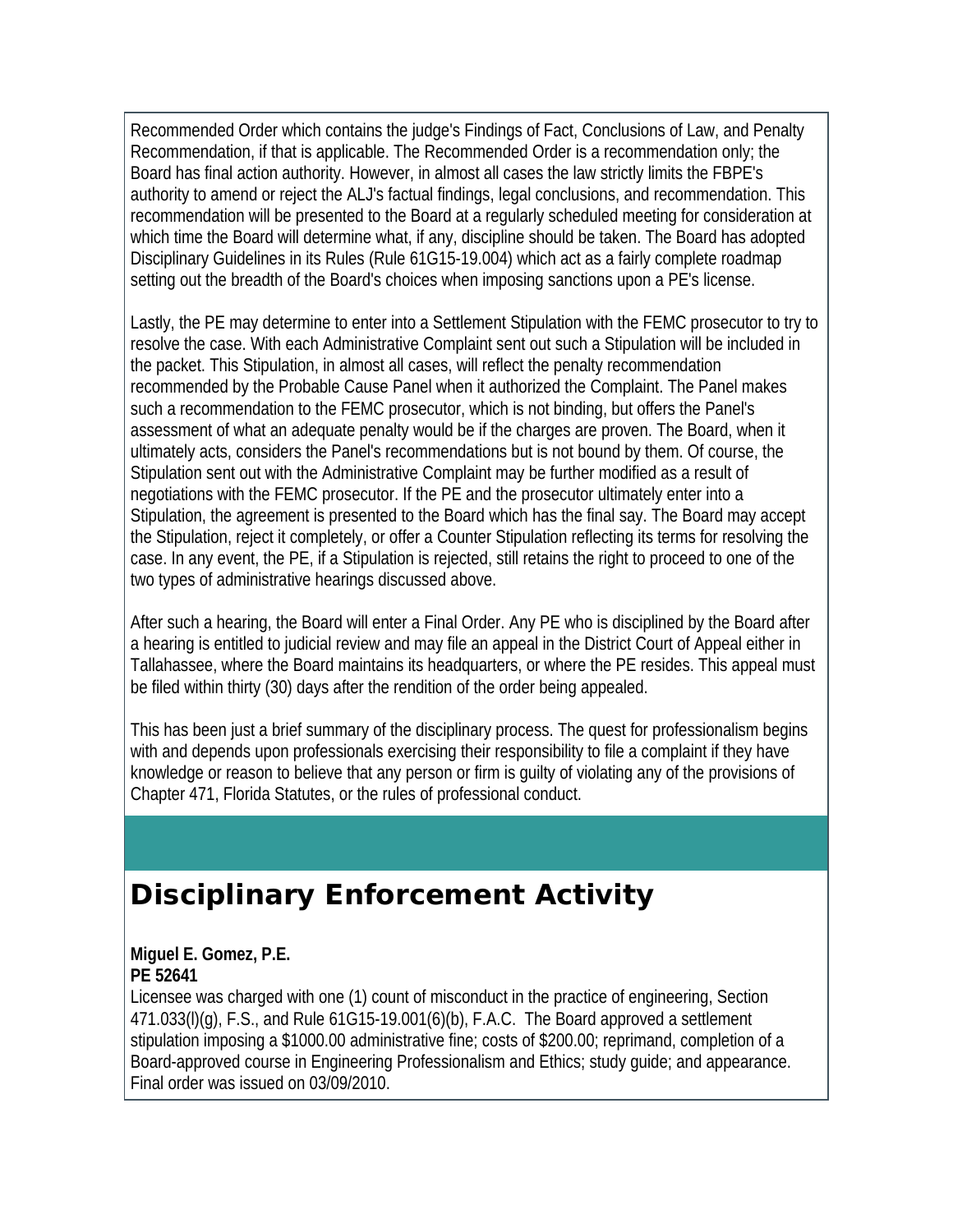### **Chris S. Miller, P.E. PE 62603**

Licensee was charged with one (1) count of negligence in the practice of engineering, Section 471.033(1)(g), F.S. and Rule 61G15-19.001(4), F. A. C. The Board approved a settlement stipulation imposing a \$1000.00 administrative fine and costs of \$4401.00; reprimand; two (2) years probation with project plan reviews at 6 and 18 months; completion of a Board-approved course in Engineering Professionalism and Ethics; study guide and appearance. Final order was issued on 03/09/2010.

### **Fernando Gomez-Pina, P.E.**

### **PE 14710**

Licensee was charged with one (1) count of negligence in the practice of engineering, Section 471.033(1)(g), F.S. The Board approved a settlement stipulation imposing a \$1000.00 administrative fine and costs of \$3940.00; reprimand; two (2) years probation with project plan reviews at 6 and 18 months; completion of a Board-approved course in Engineering Professionalism and Ethics; study guide and appearance. Final order was issued on 03/09/2010.

### **Paul A. Beatty, P.E. PE 47449**

Licensee was charged with one (1) count of negligence in the practice of engineering, Section 471.033(1)(g), F.S. A final order was issued on 03/23/2010 imposing a reprimand; restriction from structural engineering until successful completion of the NCEES Structural I examination; an administrative fine of \$1,000.00 and costs of \$1,470.00; two (2) years probation with project plan reviews at 6 and 18 months; completion of a Board-approved course in Engineering Professionalism and Ethics; and study guide.

### **Kamal Yazji, P.E. PE 51542**

Licensee was charged with one (1) count of negligence in the practice of engineering, Section 471.033(1)(g), F.S. A final order was issued on 03/23/2010 imposing a reprimand; an administrative fine of \$1,000.00 and costs of \$2,678.05; two (2) years probation with project plan reviews at 6 and 18 months; completion of a Board-approved course in Engineering Professionalism and Ethics; and study guide.

### **John Holt, P.E.**

### **PE 15252 (Case No. 2007047569)**

Licensee was charged with one (1) count of violating and failing to comply with terms of a Final Order, Section 471.033(I)(k), F.S., and Rule 61G15-19.001(6)(o), F.A.C, and engaging in negligence in the practice of engineering, Section 471.033(I)(g), F.S. The Board approved a settlement stipulation imposing a \$2,500.00 administrative fine; costs of \$2,890.00; reprimand; probation for two (2) years; completion of a Board-approved intermediate course in Engineering Professionalism and Ethics and appearance. Final order was issued on 05/19/2010.

**John Holt, P.E. PE 15252 (Case No. 2007038131)**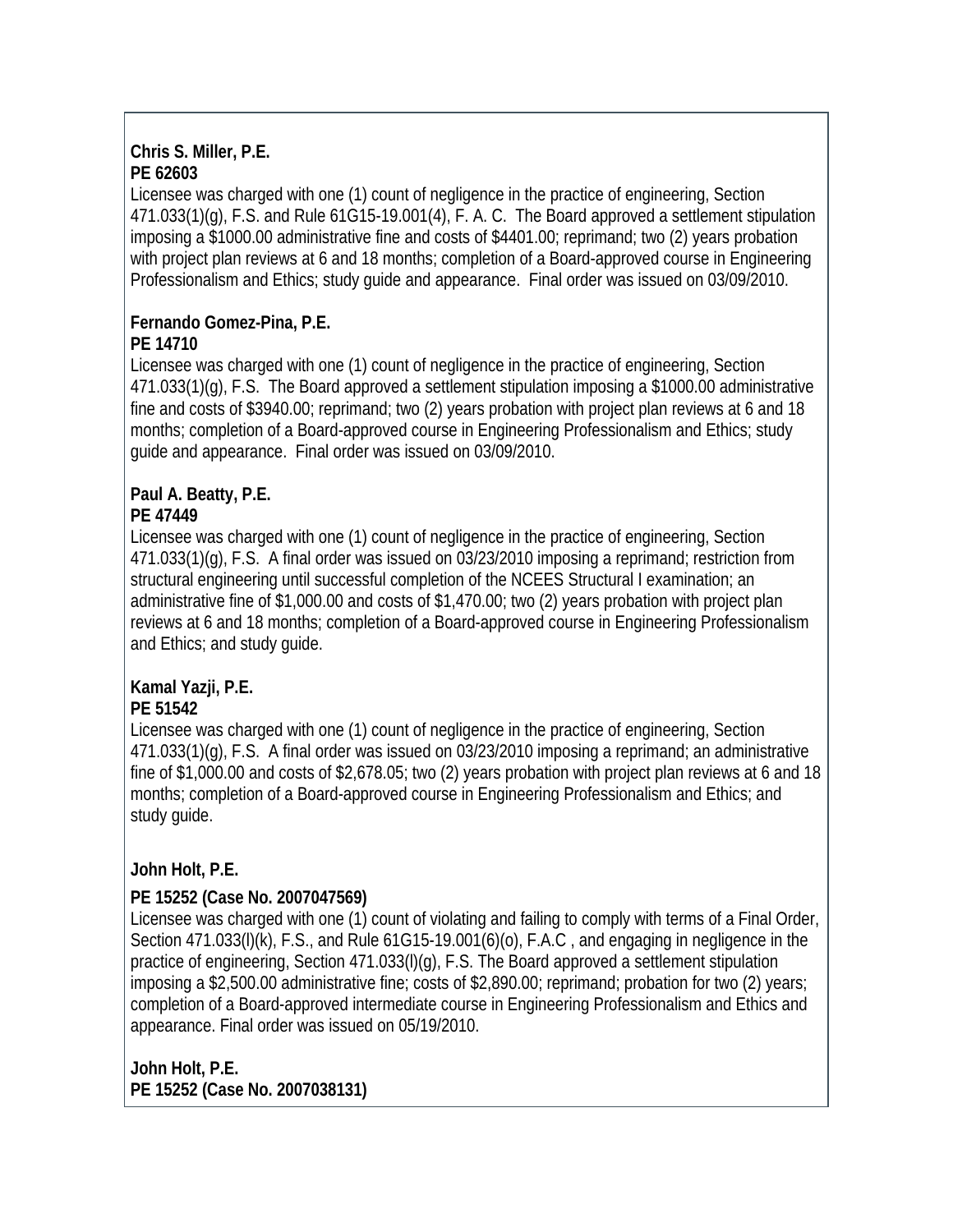Licensee was charged with one (1) count of negligence in the practice of engineering, Section 471.033(1)(g), F.S. The Board approved a settlement stipulation imposing a \$2,500.00 administrative fine and costs of \$501.00; reprimand; two (2) years probation (concurrent with case no. 2007047569) and appearance. Final order was issued on 05/19/2010.

# **Julio Banks, P.E.**

### **PE 46544**

Licensee was charged with one (1) count of negligence in the practice of engineering, 471.033(I)(g), F.S., and one (1) count of violating and failing to comply with the terms of a Final Order, Section 471.033(1)(k), F.S. A corrected final order was issued on 05/19/2010 imposing a reprimand; an administrative fine of \$1,000.00; costs of \$1150.00; suspension of license for one year; with appearance before the Board prior to reinstatement. Conditions of reinstatement based on appearance may include two (2) years probation with terms.

### **Gordon Buck, P.E.**

### **PE 37549**

Licensee was charged with one (1) count of negligence in the practice of engineering, Section 471.033(1)(g), F.S. A final order was issued on 05/19/2010 imposing a reprimand; an administrative fine of \$5,000.00 and costs of \$1,912.00; and suspension of license until appearance before the Board for reinstatement. Conditions of reinstatement based on appearance may include two (2) years probation with terms.

### **Nestor Cifuentes, P.E. PE 29450**

Licensee was charged with one (1) count of negligence in the practice of engineering, Section 471.033(1)(g), F.S. A final order was issued on 04/23/2010 imposing costs of \$2,862.00 and revocation of license.

### **Ali Abolhassani, P.E. PE 64212**

Licensee was charged with one (1) count of misconduct in the practice of engineering, Section 471.033(1)(a), F.S., Section 471.023(1), F.S. and Rule 61G15.23.002(2). A final order was issued on 05/19/2010 imposed an administrative fine of \$6,000.00 and suspension of license until appearance before the Board. Conditions of reinstatement based on appearance may include two (2) years probation with terms.

### **Joseph Rickett, P.E. PE 64906**

Licensee was charged with three (3) counts of negligence in the practice of engineering, Section 471.033(1)(g) F.S. The Board approved a settlement stipulation imposing costs of \$11,902.00; probation for two (2) years, stayed until practice resumes in State of Florida. When practice resumes, required to complete NCEES Structural 1 Exam; appearance followed by two (2) years probation; completion of Engineering Professionalism and Ethics course; project review at six (6) and eighteen (18) months and study guide. Final order was issued on 05/27/2010.

### **Laurie Burcaw, P.E.**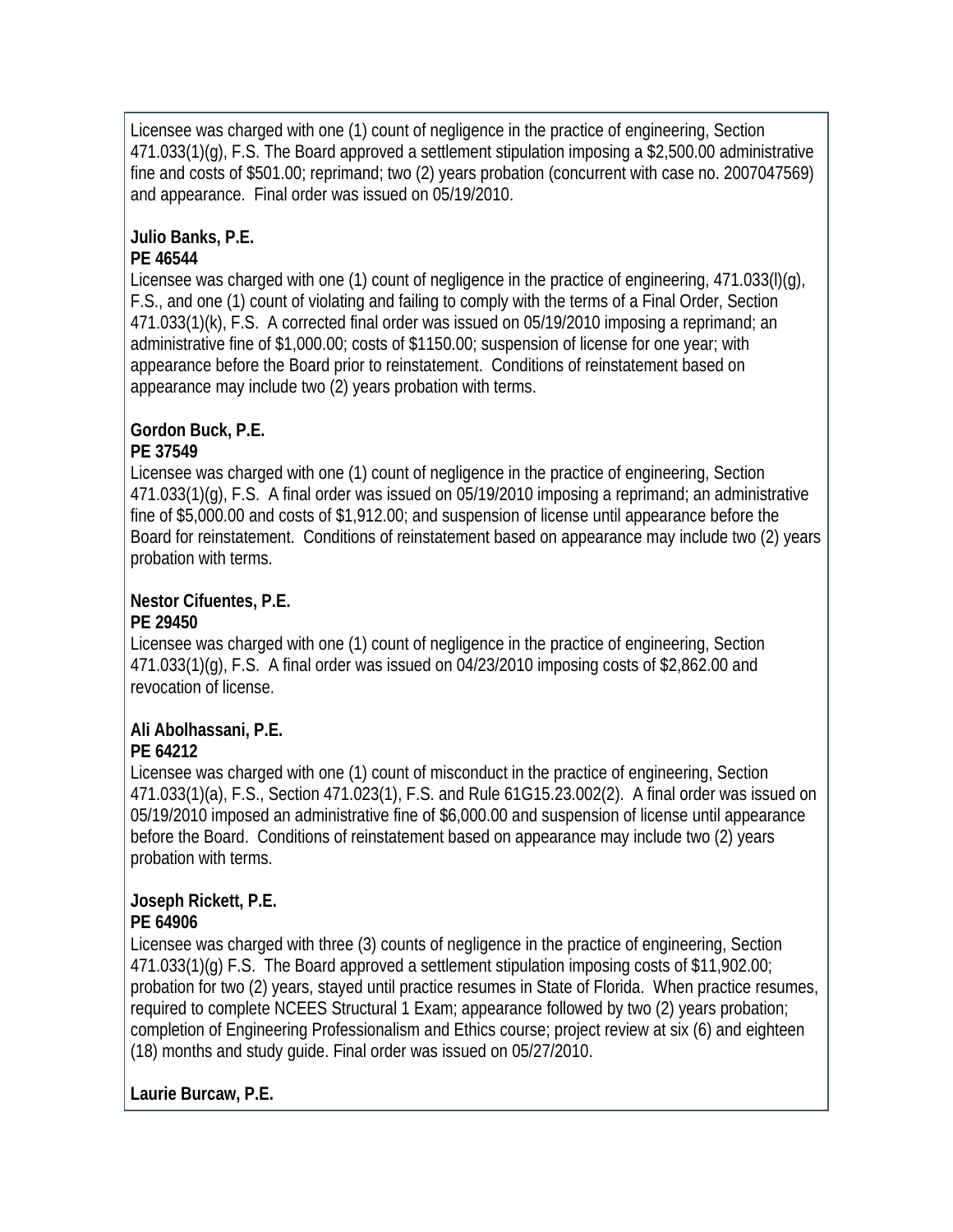### **PE 46064**

Licensee was charged with one (1) count of negligence in the practice of engineering, Section 471.033(1)(g) F.S. A final order was issued on 03/23/2010 imposing costs of \$912.34 and suspension of license until appearance before the Board. Conditions of reinstatement based on appearance may include additional penalties.

For more information about disciplinary enforcement activity, please visit our website: www.fbpe.org.

### **FBPE Board Members:**

**John C. Burke, P.E., Chairman (Electrical)** 01/09/2004-10/31/2010

**H. Dann Wallis, P.E., Vice Chair (Industrial)** 10/14/2008-10/31/2011

**Christian S. Bauer, Ph.D., P.E., (Industrial)** 04/20/2005-10/31/2012

**David O. Charland, P.E., S.I. (Structural)** 04/20/2005-10/31/2012

**R. Scott Batterson, P.E. (Civil)** 3/15/2010-10/13/2013

**Zafar Hyder, Ph.D, P.E. (Civil)** 06/22/2007-10/31/2010

**Jonathan F. Earle, Ph.D., P.E. (Educational)** 02/12/2008-10/31/2013

**Bijay Panigrahi, Ph.D., P.E. (Civil)** 10/14/2008-10/31/2011

**Warren G. Hahn, P.E. (Mechanical)** 3/15/2010-10/31/2013

**Nola Garcia (Public)** 02/12/2008-10/31/2010

**Mary M. Young (Public)** 10/14/2008-10/31/2011

**Counsel to the Board: Michael Flury,** Esquire, Assistant Attorney General

## **Florida Engineers Management Corporation Board of Directors**

Gary Kuhl, P.E. Chair 11/1/2003 - 10/31/2010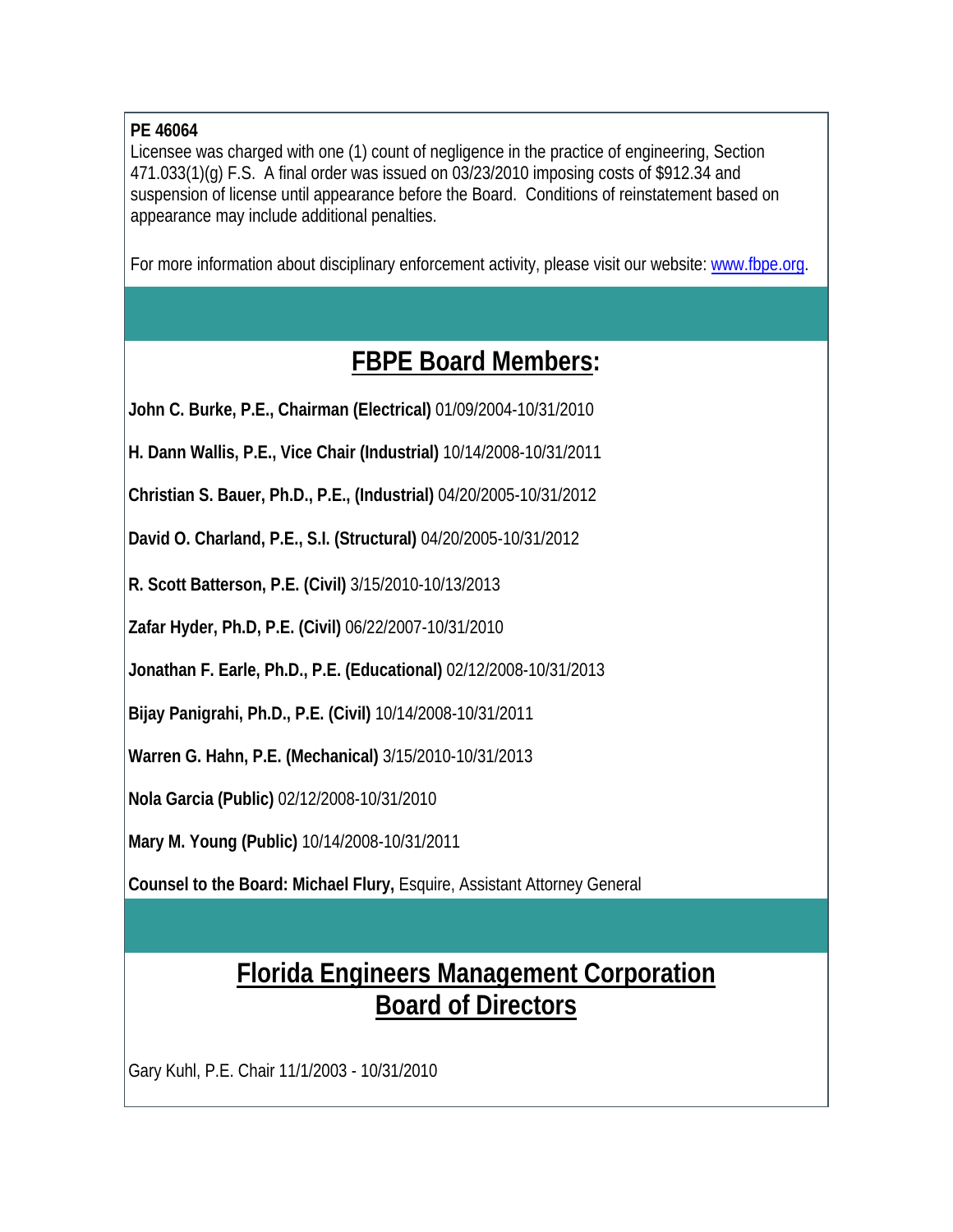Ernest Cox, III, P.E. Vice Chair 2/25/2008 - 2/25/2012

Melvin W. Anderson, Ph.D. P.E. 11/1/2002 - 10/31/2010

Robert J. Lombardo, P.E. 12/5/2006 - 10/31/2010

Robert H. Hosay, Esquire 3/27/2006 - 12/31/2013

Bert Combs, Esquire 3/3/2006 - 12/31/2013

Roger Jeffery, P.E.6/15/2005 - 10/31/2012

## **Officers of Florida Engineers Management Corporation & Staff to the Board of Professional Engineers**

#### **Adminstration:**

Carrie A. Flynn, President of FEMC, FBPE Executive Director

Zana Raybon, FBPE Assistant Executive Director

Rebecca Sammons, Executive Assistant to FEMC President & FBPE Executive Director

### **Legal Staff:**

John Rimes, Vice President of FEMC, Prosecuting Attorney, FBPE

Sandee Maige, Legal Assistant

Shannon McCoy, Legal Assistant

Jerry Ongley, Senior Investigator

Wendy Gregory, Investigator

**Applications and Licensure:** Zana Raybon, FBPE Assistant Executive Director

Claudia Berry, Scanning Technician